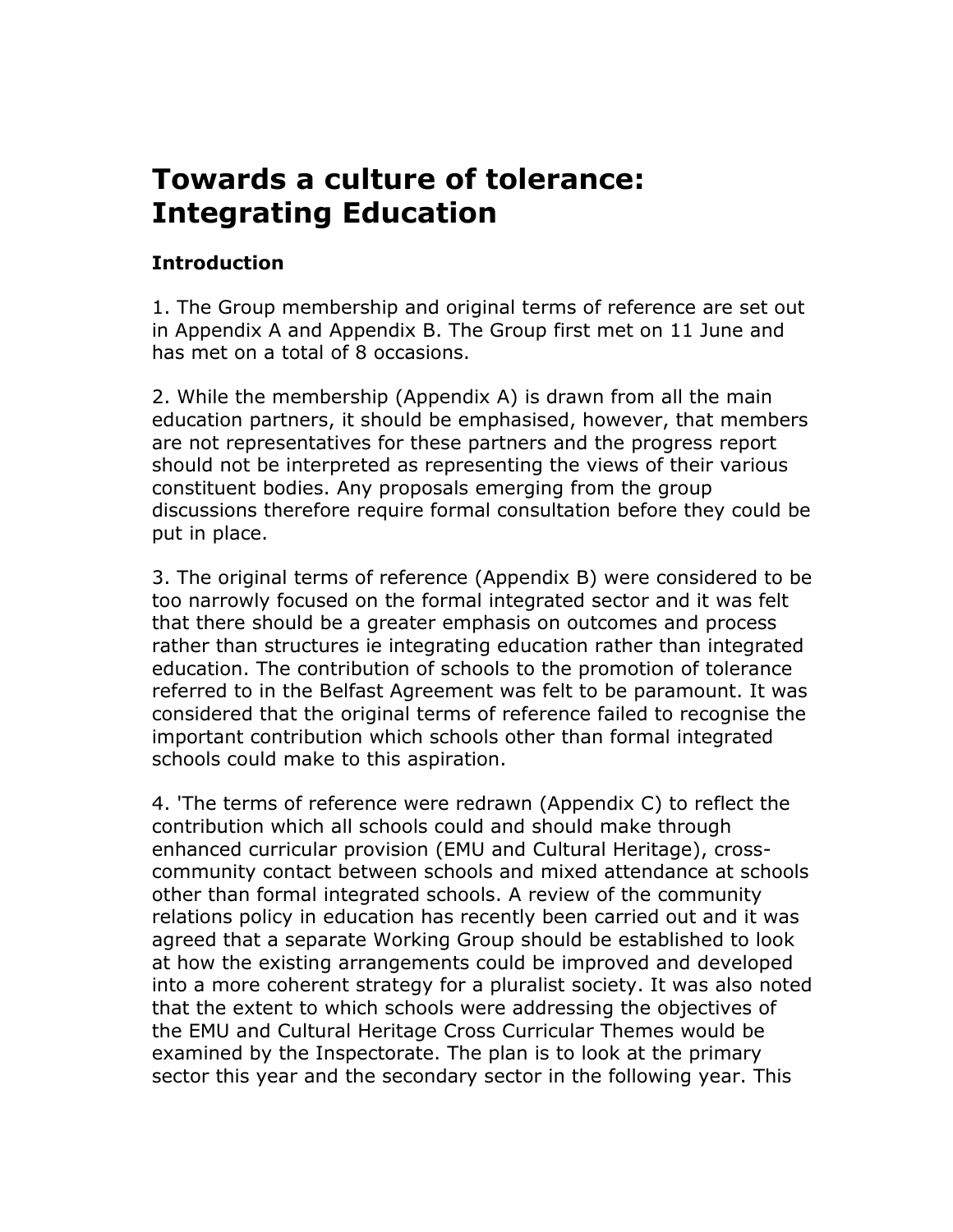would coincide with the CCEA review of the total Northern Ireland Curriculum.

## **General Principles**

5. A constant issue in the Group's discussion was the importance of inclusiveness ie recognising that all schools could and should contribute to the objective of promoting a culture of tolerance and that many schools of all management types were already doing so. Some members felt that this contrasted with the "special" status afforded by legislation to the integrated education sector in comparison with the controlled, Catholic-maintained and other sectors. Legislation, however, recognises the need for an education system that responds to a variety of demands. It was noted that in addition to the statutory duty on the Department "to encourage and facilitate" integrated education, there was a general duty to have regard to the general principle that, "so far as is compatible with the provision of efficient instruction and training and the avoidance of unreasonable public expenditure, pupils shall be educated in accordance with the wishes of their parents" and a general duty on each Board to "secure that there are available in its area sufficient schools for providing primary and secondary education and the schools available for an area shall not be deemed to be sufficient unless they are sufficient in number, character and equipment to afford for all pupils opportunity for education offering such variety of instruction and training as may be desirable in view of their different ages abilities and attitudes."

6. Market forces in education policy have engendered a sense of competition within all school sectors, and Northern Ireland is no different in this respect than other parts of the UK There is often a competitive and even combative relationship amongst schools and this is particularly so where new integrated schools are being proposed by parents in areas where there is surplus school accommodation or recent school closures. On the other hand there is a perception within parts of the integrated sector that the hurdles to grant-aided status are unnecessarily high and that other agencies are not supportive to this expression of parental choice. Transforming schools also report a variety of advice and some ambivalence from different agencies. Equally, there is a perception within some elements of the controlled and maintained sectors that there is preferential treatment for integrated schools, extra funding and more favourable consideration for capital monies. More generally the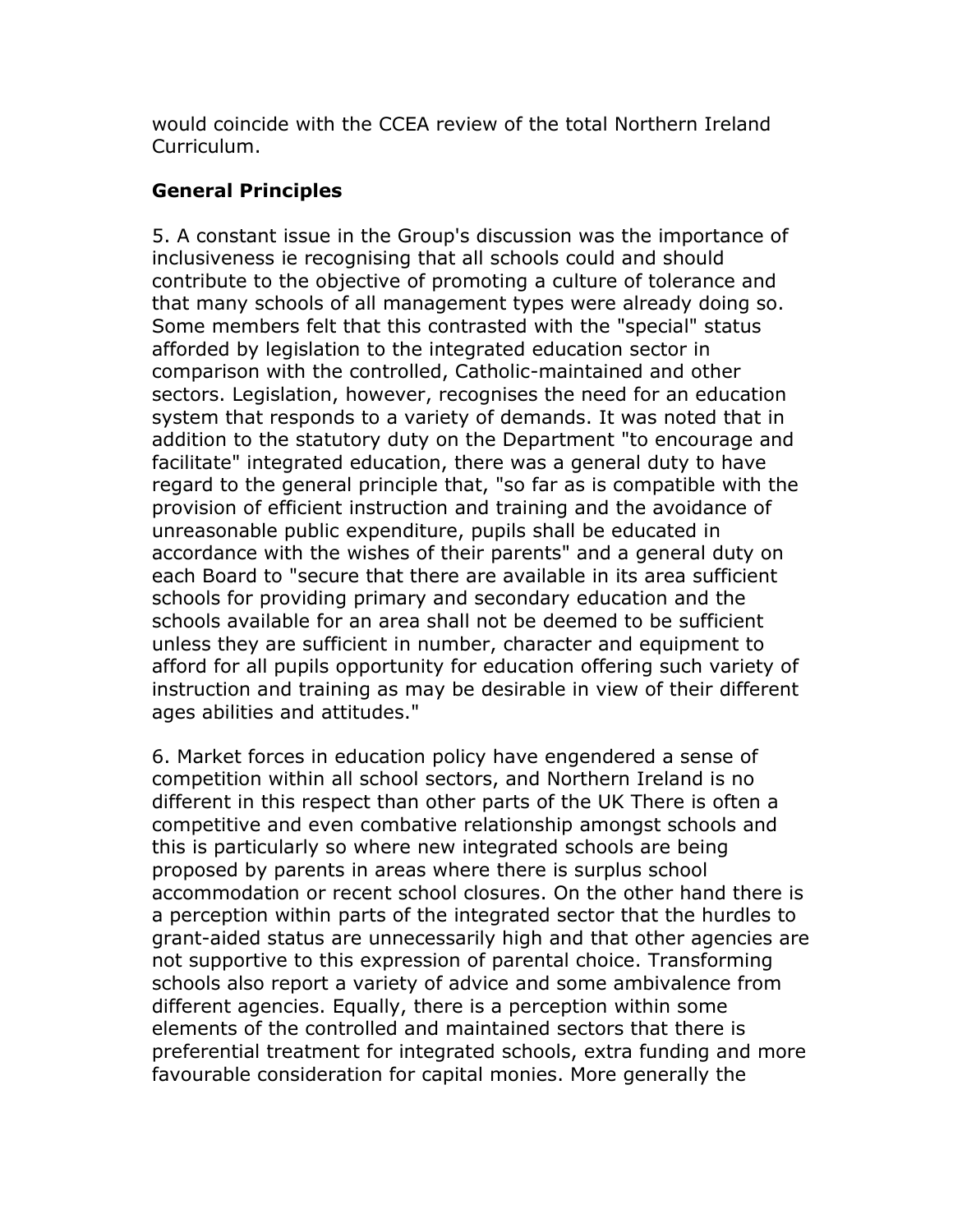perception that one sector is being presented or supported as "better" than another sector is unhelpful.

7. Against this background, therefore, it is important that there should be greater openness and transparency in regard to the arrangements and funding for integration. It was recognised that there was a need for all partners in the education system to move together in developing and maintaining a system of education which is sensitive and fair to all the interests involved, as well as providing equality of opportunity and equity of provision.

### **The following key principles are identified:**

**a. It is a seminal purpose of the Northern Ireland Education Service to promote a culture of tolerance and reconciliation and, for schools, to do so in keeping with the particular ethos and circumstances within which they operate. These different approaches should be valued and all schools encouraged to provide further opportunities to promote a culture of tolerance.**

**b. There should continue to be a pluralist approach to education, expressed in a plurality of structures (ie different types of school) and ethos.**

**c. All schools should provide a pluralist curriculum promoting tolerance and mutual understanding.**

**d. The present structure for schooling has been determined by parental wishes and, subject to the provision of efficient instruction and training and the avoidance of unreasonable public expenditure, pupils should continue to be educated in accordance with the wishes of their parents.**

**e. education policy, administration, school funding and school support should be fair and equitable to all grant-aided schools, ie controlled, voluntary, integrated, Irish-medium maintained, denominational, non-denominational, etc.**

### **A strategic approach to the promotion of a culture of tolerance**

8. A strategic approach to the promotion of a culture of tolerance, as referred to in the Belfast Agreement, must embrace all schools, both formally integrated schools and other schools. It is only with the commitment of all schools that the principles outlined above will be given effect. In working towards this goal, a range of models, approaches and activities will contribute, and any strategy must explore, support, encourage and facilitate activities which will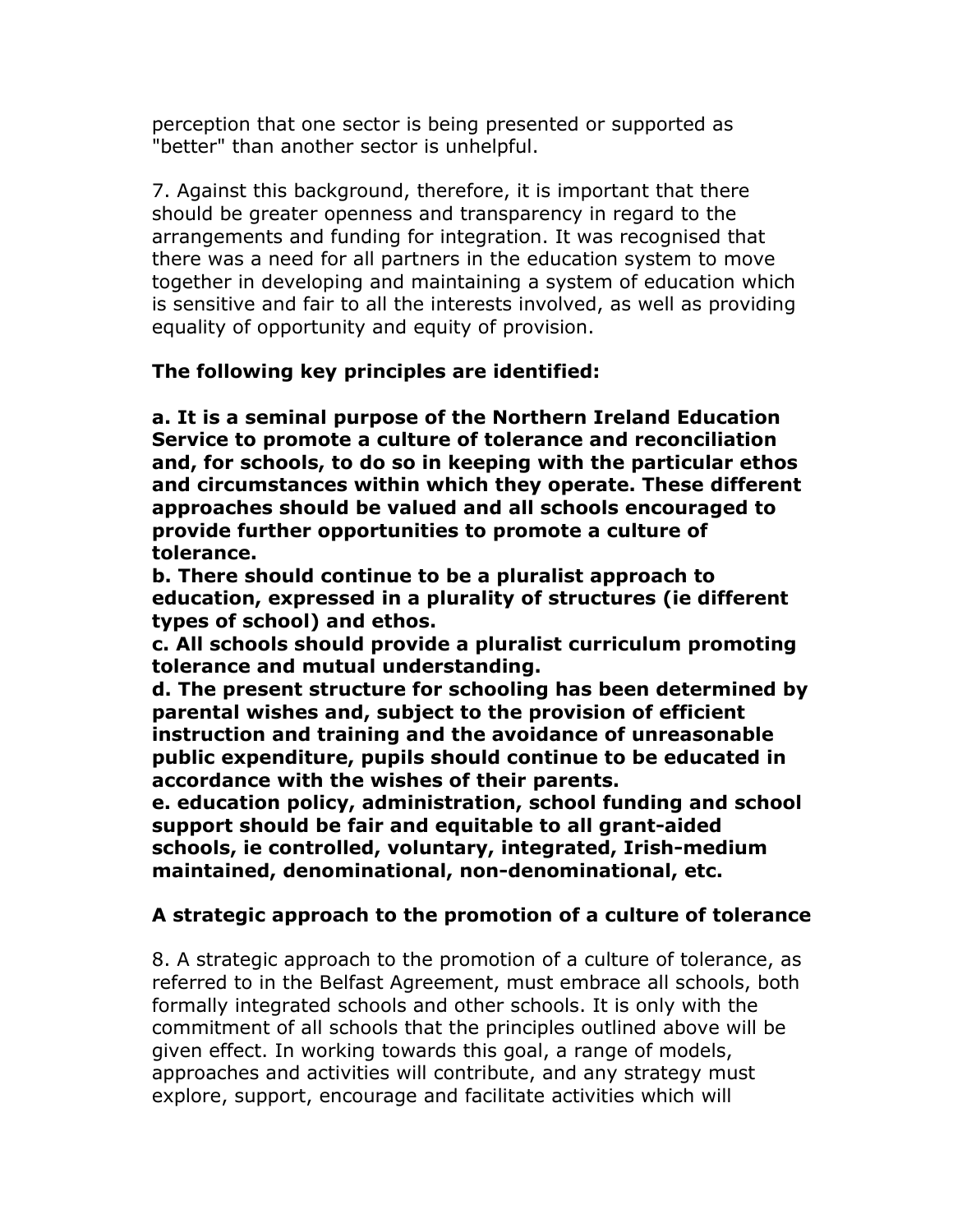effectively contribute to the promotion of tolerance. Such approaches might range from measures to make the school more "open" and attractive to the "other" community through the values and curricular experiences promulgated by the school, through models of partnership and sharing, to transformation to formal integrated status or a new grant-maintained integrated school. It was recognised in particular, however, that many schools will wish to retain their existing ethos and status and it was important to preserve the rights of these parents. It is emphasised that whether a school is denominational should not affect its ability to promote tolerance and understanding.

9. The cross-community contact scheme and the introduction of the cross-curricular themes have been the result of pro-active central programmes which have met with varying responses in schools. As referred to in para 4, a separate group is being established to review the programmes and consider how they might be strengthened. The integrated sector, on the other hand, has grown from individual local initiatives to which NICIE and ELBs have responded and which the Department/IEF have funded.

10. The growth of the integrated education sector now requires that parental demand for this form of education should be considered within a strategic, planned approach to meeting the educational needs of local communities. To date the assessment of demand for and the strategic planning of controlled and maintained schools has been undertaken by Boards and CCMS respectively by using baptismal records, surveys and extrapolation methodologies. **It is, however, now necessary to end the process by which demand is assessed to include other forms of education such as integrated, Irish Medium and other forms of denominational education.**

11. In major new housing developments it is envisaged that the assessment process would consider the demand for all viable options before final decisions on new school development proposals are taken. **One option suggested is that the Boards, as a priority, should first examine the opportunity for establishing controlled integrated schools, before pursuing any other controlled option.**

12. Within existing residential areas, future planning of provision is restricted to separate considerations of viability by ELB's for the controlled sector and by CCMS for the Catholic-maintained sector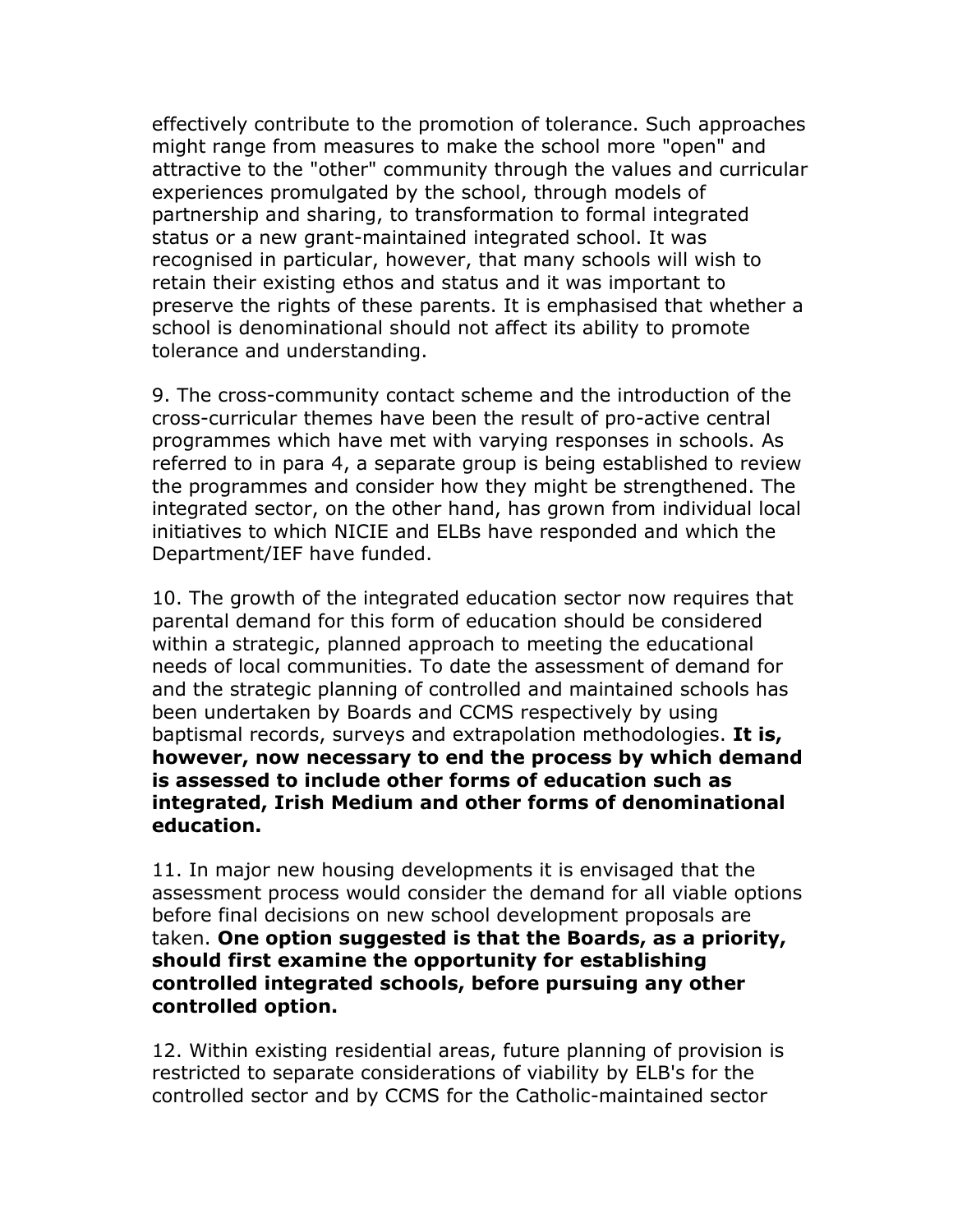with ad hoc local proposals for the establishment of an integrated or Irish-medium school or transformation to integrated status. **While individual parental proposals for new integrated schools are likely to continue to arise, it is recognised that the duties in relation to parental choice and the encouragement of integrated schools should require an assessment in existing residential areas of the demand for transformation to establish, whether there is sufficient demand to make this a viable option. One option is to target these assessments initially in areas where there is likely to be me support for transformation. Further work is necessary to determine the criteria for the identification of target areas given that existing integrated schools have developed in a wide variety of areas.**

13. In the absence of other information the only means by which demand for integrated (or Irish-medium) education can be assessed is by a survey in the form of a community audit. **Further work, involving all partners, is required to consider how assessments of demand/community audits should be carried out and, in particular, what quality assurance controls will apply to ensure objectivity. Arrangements must also have regard to the need to avoid unnecessary disruption of detailed planning work which has already taken place.**

14. The rights of parents to education in all types of schools should be valued equally, and it is recognised that in many cases the wishes of parents will result in the provision or continuation of existing types of schools. Other approaches could, however, be adopted in particular circumstances or for specific schools. Integrated provision on neutral sites as an alternative to separate controlled/maintained provision is already recognised as a possible option in pre-school provision, particularly in areas where separate provision would not be viable. Co-operative arrangements across school sectors (eg the clustering of small schools) and other forms of partnerships should also be explored.

15. **There would be merit in exploring and assessing the relevance to Northern Ireland of evolving partnership and cooperation arrangements in other countries. While preserving the ethos of particular forms of education, these provide viable and effective educational provision which promotes 'open' schools.** Equally in some areas it was noted that there is an increasing demand for church managed schools.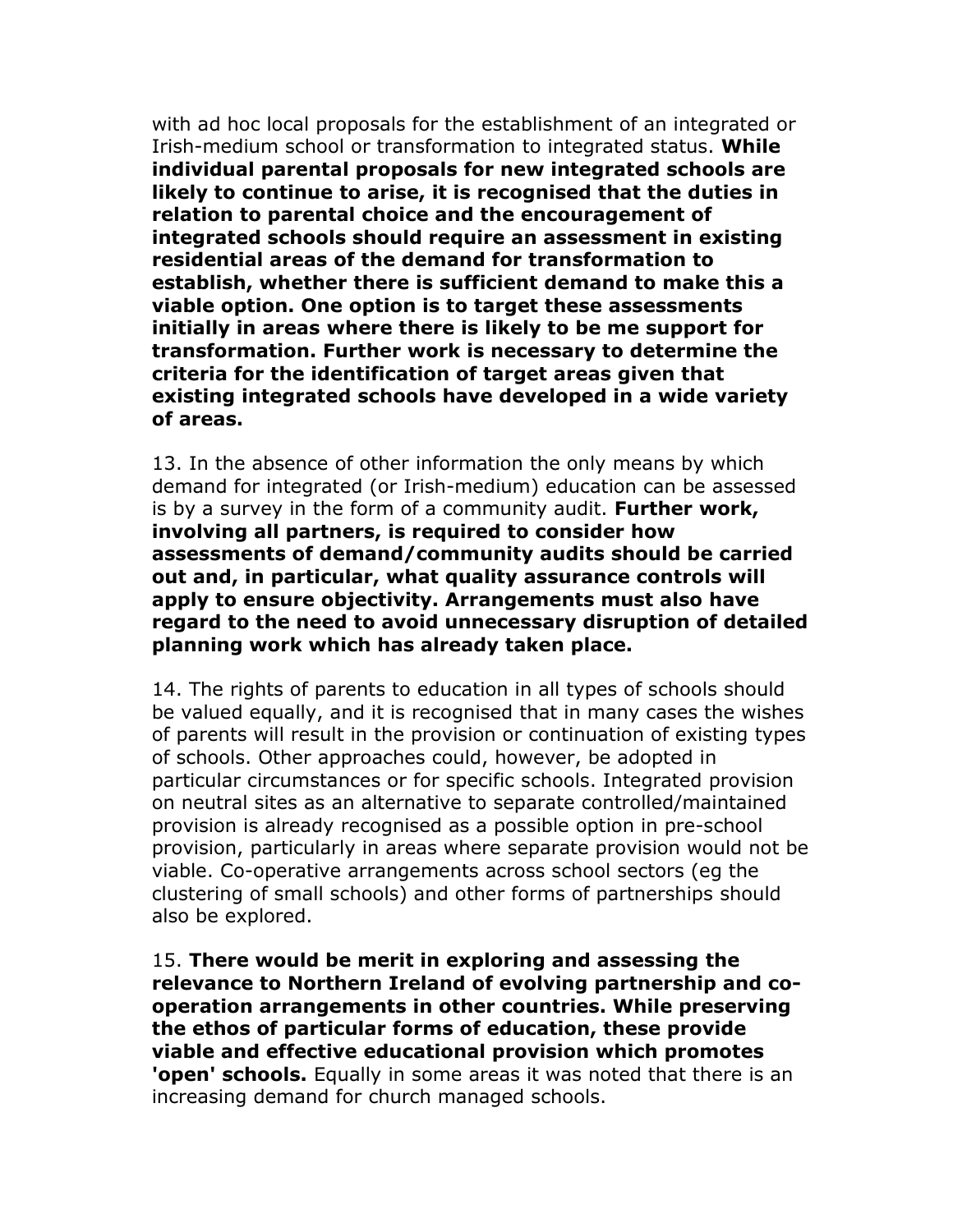#### **Pluralism/Mixed Schools**

16. The school ethos and curriculum are important vehicles for the inculcation of values and the promotion of attitudinal change. A pluralist approach to the curriculum is particularly supported through Education for Mutual Understanding and Cultural Heritage, which are cross-curricular themes within the statutory curriculum, and through participation in the Cross Community Contact Scheme. **The development of pluralism is a challenge for all schools and needs to be supported and promoted in all schools through the statutory core subjects. In addition, strengthening of the European/International dimension, the role of music and creative and expressive studies and sport generally offer good opportunities for this. The civic and political dimension of the curriculum is also being addressed as part of the current curriculum review. Good practice needs to be disseminated and the findings of the separate group to be established to consider ways of improving the cross-community contact arrangements will so be important.**

17. It needs also to be recognised that integration in its widest sense is not solely the preserve of integrated schools. Some schools which do not have formal integrated status draw a substantial proportion of pupils from both traditions. There are 42 such "mixed" schools, seven under Catholic management and 35 under "other" management with at least 10% enrolment of the respective "minority" community.

18. While it is recognised that, for a variety of reasons, schools with mixed enrolments may not wish to undertake the formal transition to integrated status with the required changes to governance etc, it is the case that the provision of a curriculum which recognises the diversity of pupils' backgrounds and an inclusive environment represents a major challenge to mixed schools. **Mixed schools may require additional teacher training or additional sports facilities to cope with the challenges of pluralism for the curriculum. There may be a desire to recruit teachers from the minority community in the schools enrolment and it might also be appropriate to co-opt additional Governors. Schools should therefore have access to some additional resources to support such requirements provided they are genuinely additional to normal financial requirements. Other schools which do not presently have a mixed enrolment should also be eligible for additional financial support for measures to promote pluralism in the curriculum. Any such funding**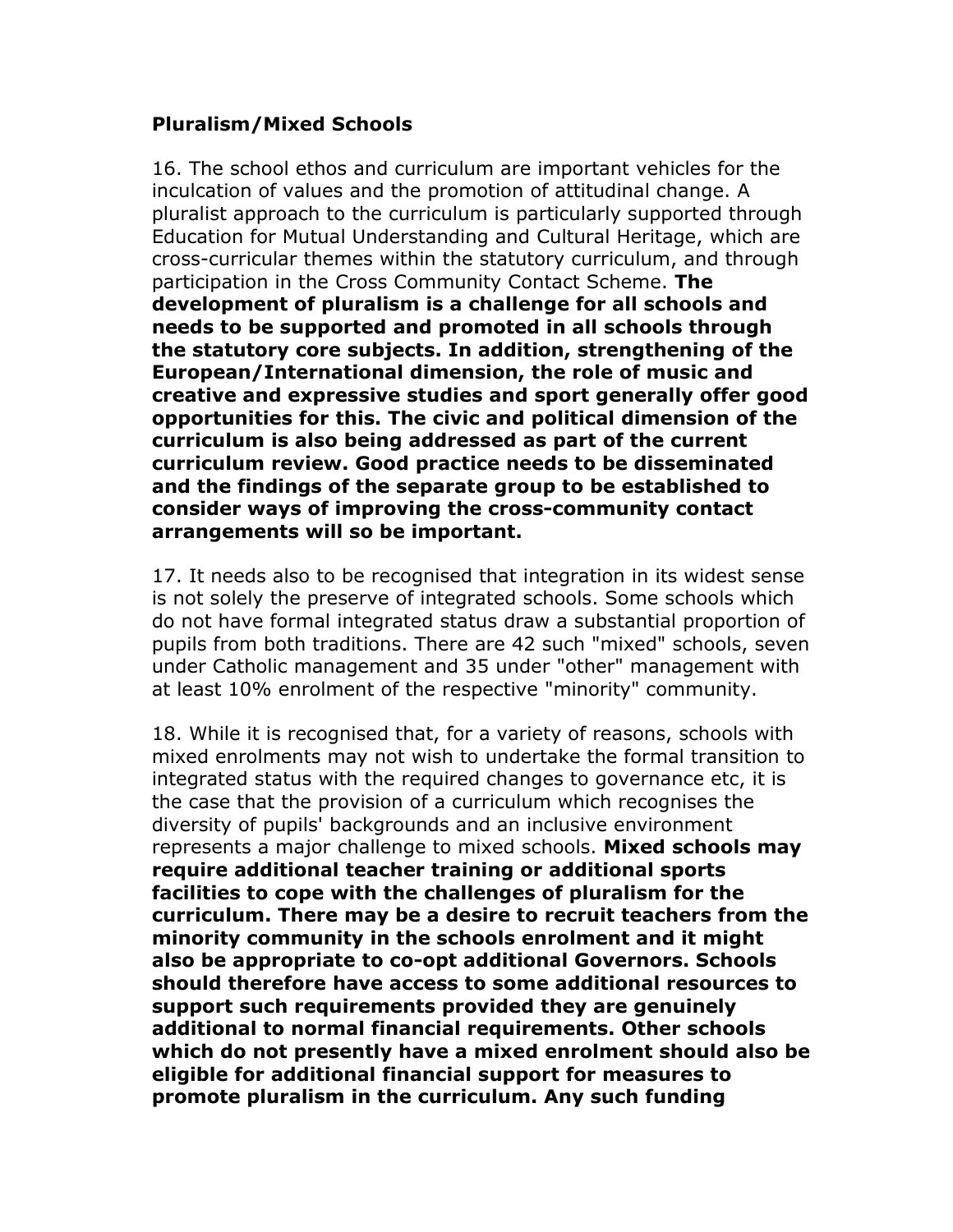#### **arrangements need to be transparent and have objective criteria which demonstrate a commitment to a culture of tolerance. Further work is required to determine robust criteria and funding arrangements.**

19. Consideration was given to different nomenclature for mixed schools but this as considered confusing and unnecessary.

## **Formal Integrated Schools**

20. In order to achieve formal integrated status, a school should be attended by "reasonable numbers of both Protestant and Roman Catholic pupils" which is presently interpreted as a minimum of 30% of the relevant minority community for new schools from the date of opening and after a reasonable growth period for transformed schools. While the integrated ethos and objectives of the integrated sector are similar in many ways to other school sectors, integrated schools have an overt aim of providing pupils with effective education that gives equal recognition to and promotes expression of the two major traditions. Alongside this, runs the requirement to maintain religious balance on the board, staff and pupil body, within a planned integrated enrolment.

### **a. Demand**

21. In 1994, the IEF commissioned a review of the projected growth of integrated schools. This was undertaken by EPMG Management Consultants using costings sourced from DENI and in line with Green Book Guidelines. Three models for growth up to 1998 were projected:

i. a containment model of minimum growth which involved restricting the opening of integrated schools to 1 primary and 1 second-level school per year for the 5-year period (1994-98). This model estimated the total required for capital development as £49.9m.

ii. a reactive model which involved NICIE simply responding to parental demand known at the time. This involved 6 primary and 7 second-level schools over the 5-year period (1994-98). This model estimated the total required for capital development as £56.6m.

iii. a proactive model of growth which would have involved NICIE adopting an active strategy to stimulate demand for new schools amongst parent groups. This would have resulted in 22 primary and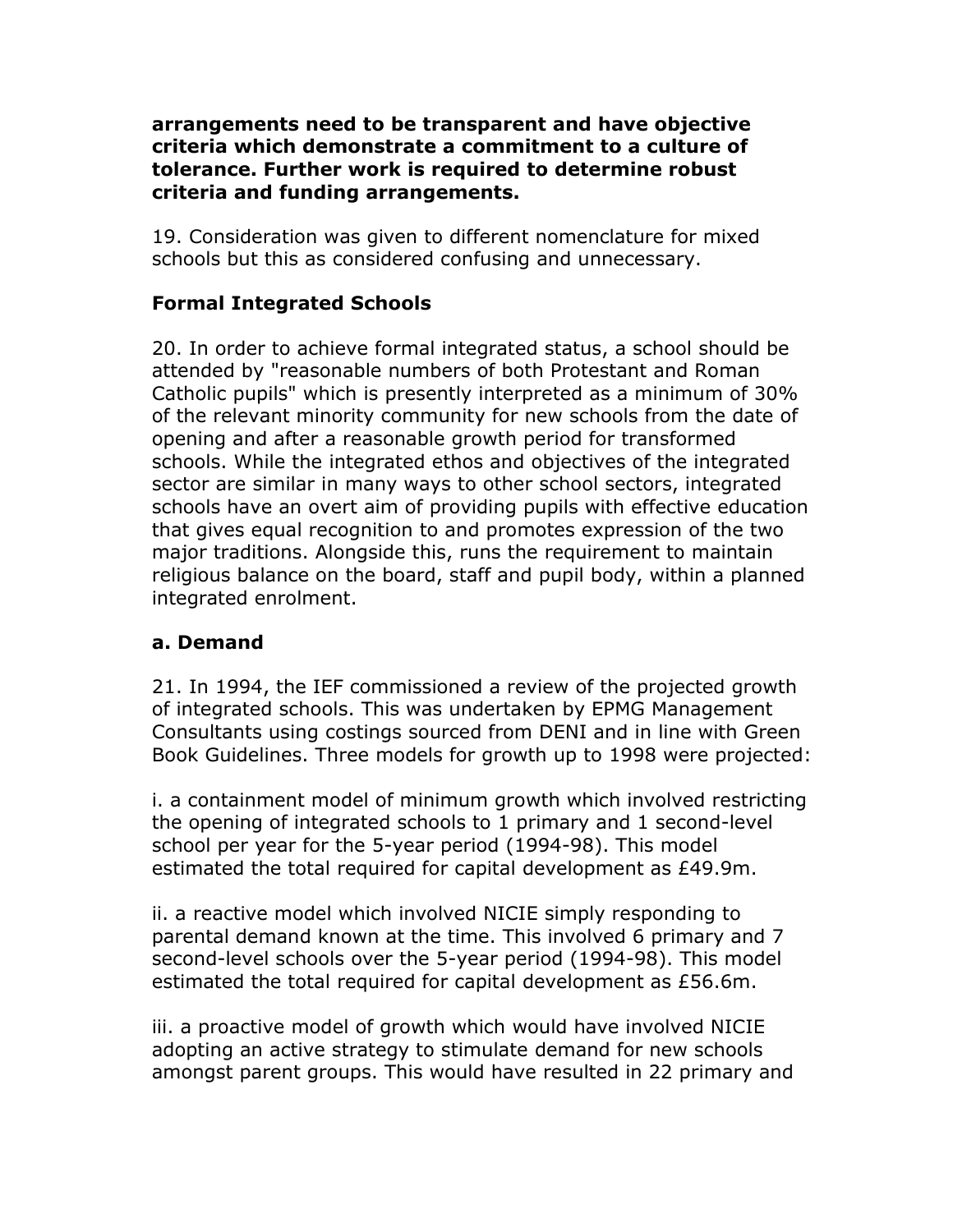13 second-level schools over the 5-year period (1994-98). This model estimated a total capital requirement of £79.8m.

22. The reality has been that during the 5-year period (1994-98) there have been 15 new grant maintained integrated schools established (5 primary and 10 second-level) of which three (Oakwood, Strangford and Ulidia) do not receive DENI funding. This suggests that growth in the primary sector has been similar to the containment model and growth in the secondary sector has slightly exceeded the reactive model.

23. In total, there are currently 25 integrated primary schools (total enrolment 4,400) and 15 integrated secondary schools (total enrolment 6,000) in Northern Ireland. Enrolment at integrated primary schools is now about seven times greater than in 1990/91, whilst enrolment at integrated secondary schools is about six times greater than then. Enrolment at existing recently opened integrated schools will increase over the next few years as the initial cohort of entrants is joined by subsequent first year intakes.

24. Evidence from the 1991 Population Census shows a high degree of residential segregation between the Protestant and Catholic communities in Northern Ireland. In about half of Northern Ireland's enumeration districts (small homogeneous areas containing around 150 households) the population was either more than 90% Protestant or more than 90% Catholic, while in a further 17% of enumeration districts one or other community accounted for between 80% and 90% of the population. It is interesting, however, that there is presently no obvious pattern to the location of either "mixed" or formally integrated primary and secondary schools: they are found in areas of high, moderate and low religious mix. The distribution of the Northern Ireland population is such however that, even with extensive bussing of pupils (with its significant transport costs), the long-term potential for the development of formally integrated schools is limited.

25. Research information on the reasons why parents choose integrated education also provides no help in the assessment of demand. There are a variety of reasons, eg ·ideological choice (that is for children to meet pupils from the 'other' community); ·educational criteria (such as the availability of nursery provision in integrated schools and the lack of emphasis on selection at eleven plus); ·dissatisfaction with existing schools; ·geographical convenience; and ·mixed marriages between Catholics and Protestants.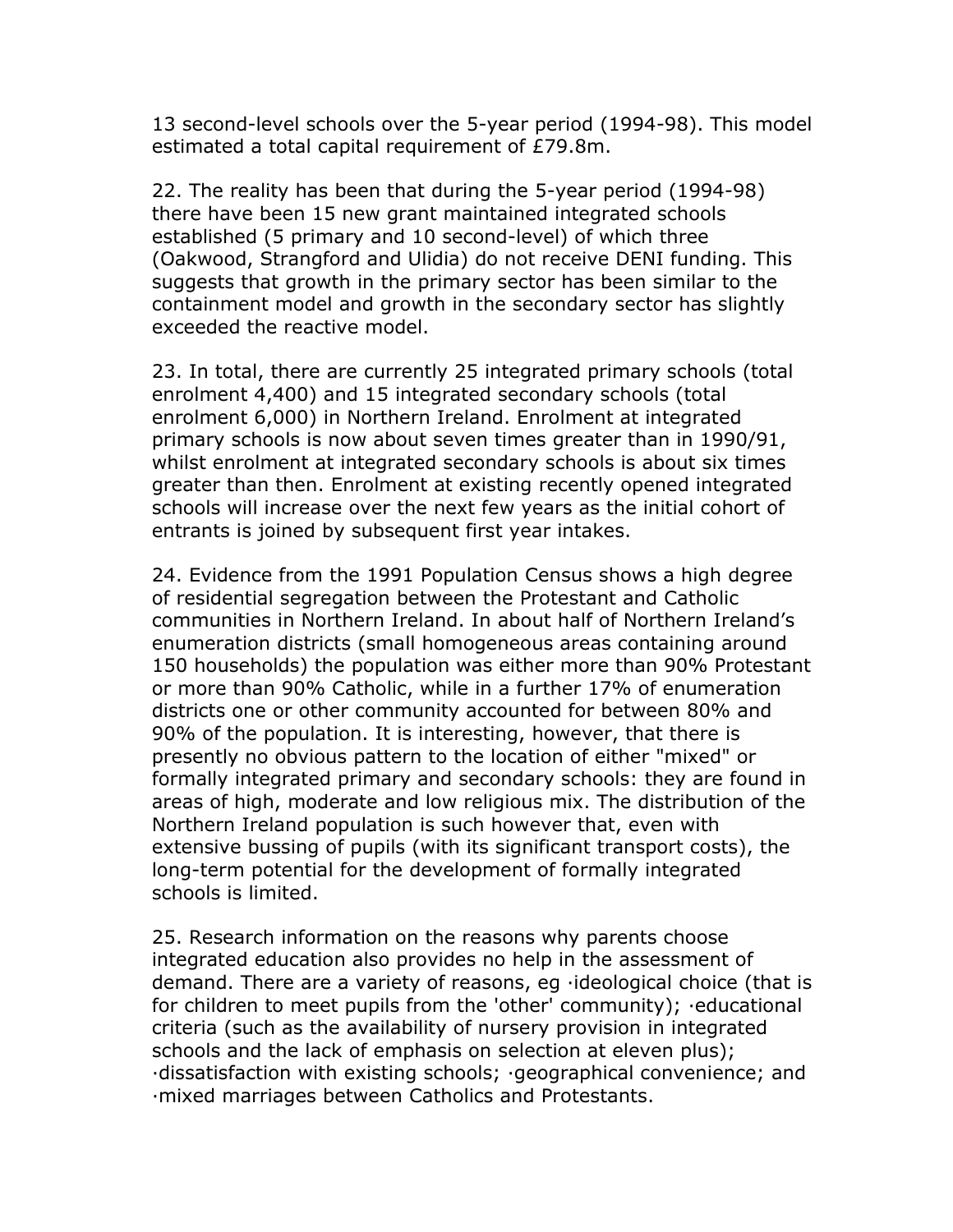26. Direct demand for integrated education is, therefore, very difficult to measure and prevailing local factors are likely to have a significant impact. Research shows a high level of acceptance of the principle that integrated education should be made available for parents who wanted it. The growth to date has also been achieved in circumstances where there has been limited promotion. With a more pro-active policy it is likely that the present rate of growth could be accelerated

## **b. A Planned Approach**

27. The Northern Ireland Council for Integrated Education, funded by DENI has the key role of providing financial and other support to new and existing integrated schools as well as to parents who want integrated education for their children. To date this support has been provided in response to local demands and the Council has not adopted a pro-active policy to promote integrated education.

28. It is estimated that, through natural growth, there will be 14,000 pupils in 44 existing integrated schools by 2000 (4% of the school population). The trustees of the Integrated Education Fund have now launched a development plan which assumes the creation of a further 20,000 new integrated school places by the year 2008 bringing the total to 34,000 (10% of the total school population). Key elements of the development plan include:

i. The appointment of a full-time Director from September 1998;

ii. A fund-raising strategy, developed in consultation with Charity Consultants, aimed at raising £10m over the next 10 years. Work on this strategy has been initiated with the financial support of an independent donor;

iii. The development of a clearer public relations strategy to promote integrated education amongst parents and the wider community;

iv. A funding scheme to support the improvement of integration in practice through development, evaluation and dissemination activities.

29. It is, however, important that such a development plan is taken forward in the context of a strategic approach to the promotion of a culture of tolerance which gives equal recognition to the contribution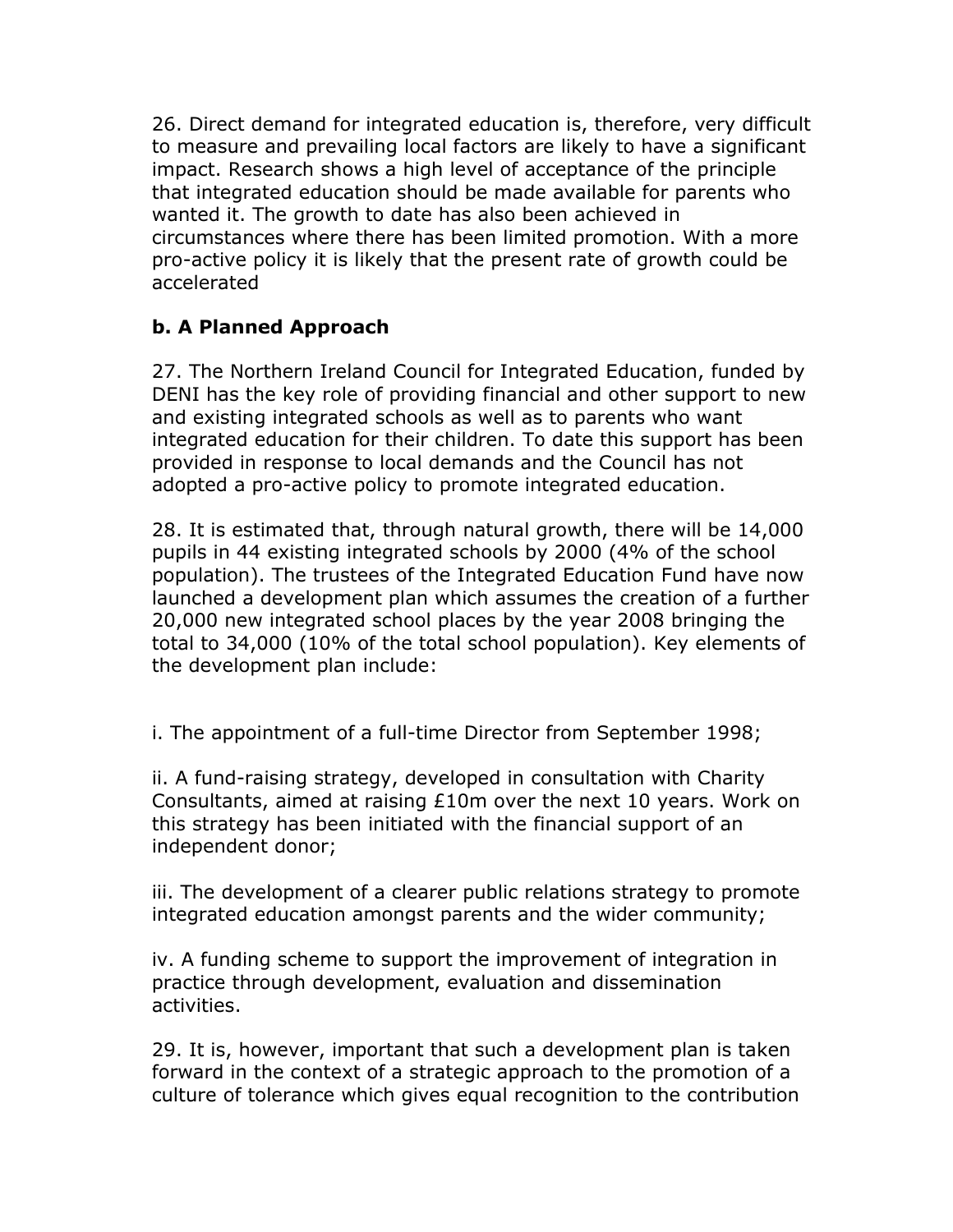of other sectors, and that the process is open and transparent for all the partners in the education system even though their priorities and responsibilities are quite different, ie·NICIE's role is to promote and support integrated education; ·CCMS's role is to promote and support education with a Catholic ethos, and to co-ordinate the planning of school provision in the Catholic maintained sector. ·Boards have responsibility for the strategic overview of school provision and,. together with DENI, have a duty to try to meet the wishes of all parents.

30. Under the present legislation, Education and Library Boards are the local education and library authorities for their areas and have a strategic responsibility "to ensure there are sufficient schools for providing primary and secondary education'. As' indicated earlier (paras 10-12) it is now necessary to assess demands (by way of community audits) for all forms of education in major new housing developments and in planning provision in other areas. This function is exercised by the Boards in consultation with other partners and it is suggested that machinery should be established in each Board area to enable Boards and NICIE to discuss their respective strategies for school development and to collaborate as appropriate. The Transferors would wish to be part of such arrangements both within Education and Library Boards and within schools and consider it important that the Transferors Representative Council has a coordinating role for these interests. CCMS and Trustees are content that the current methodologies for assessing school needs within the maintained sector are appropriate and will continue to liaise with Boards on the provision of Catholic maintained schools.

### **c. Transformation**

31. The cost of any expansion of integrated education will depend on the ratio of new schools to transformed schools. Parental choice argues that whether integrated schools should be new or transformed should be determined by parents but prudent financial planning argues that, where possible, integrated schools should be formed through transformation, thereby saving the capital cost of £5.6m for a new 400 pupil secondary school and £1.1m for a new 175 pupil primary school. Transformation can also mean that there is some impact on the enrolment of neighbouring schools but proposals normally avoid the VFM concerns about additional surplus places when entirely new schools are created.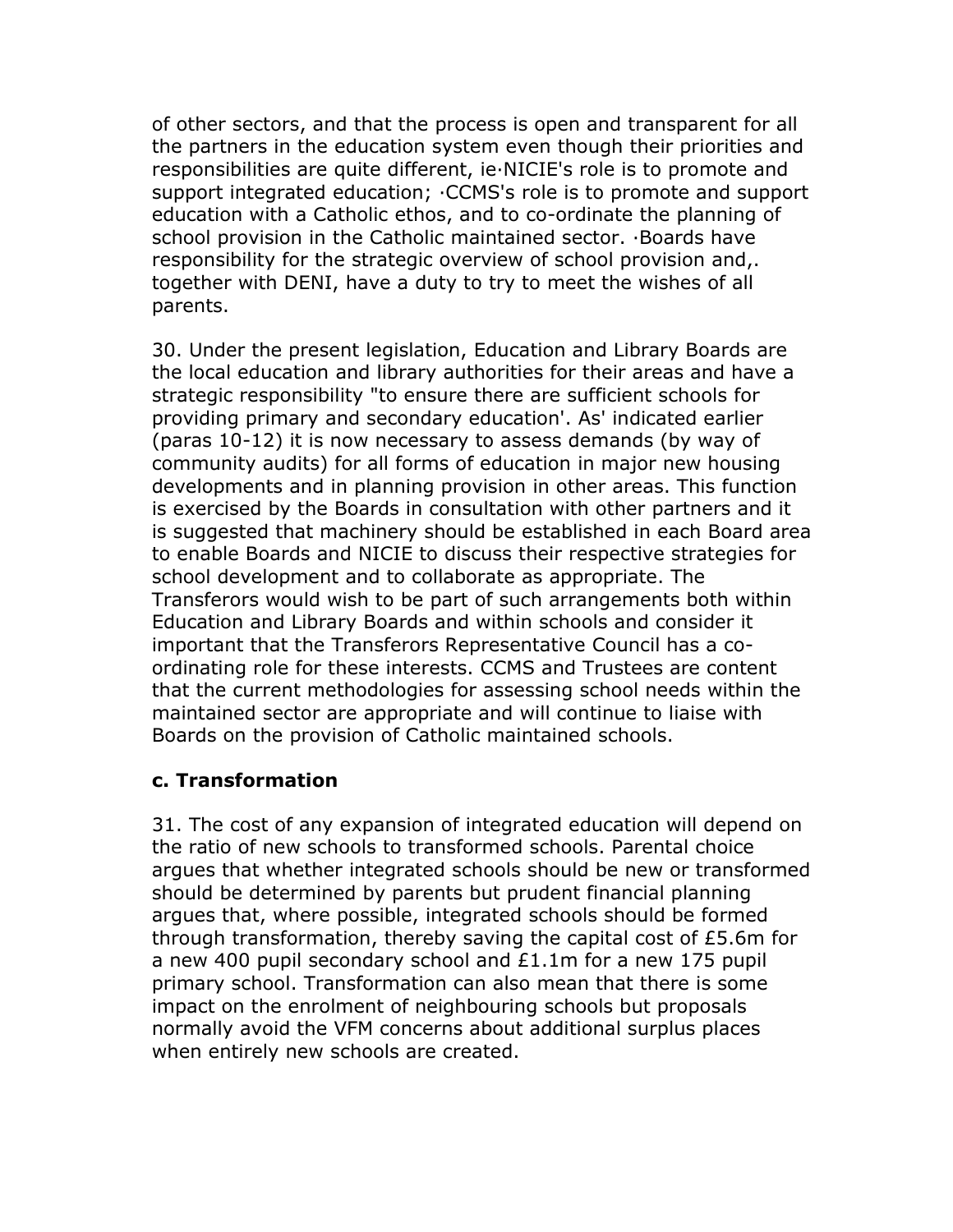32. Assuming that 80% of new integrated secondary schools and 50% of new primary schools will be from transformations the total capital cost of the 20,000 additional integrated school places projected by the IEF would be almost £75m.

33. Prior to 1996 the transformation route to integrated status was rarely used but in the past year (1997) 9 transformation proposals have been published, 7 of which have been approved. NICIE gives equal status to transformation and the creation of new integrated schools. Transformation is the preferred route for ELB's and Transferors for social and economic reasons.

34. It was noted in discussion, however, that the transformation option is only available for moving to integrated status and in practice has only affected controlled schools. **On grounds of equity there are arguments for the transformation option to be available to change an existing controlled school to a Catholic maintained school (where population shifts have changed areas) and for transformation of controlled schools to church-related maintained status. This should be further considered.**

35. **It is proposed therefore that, while the option of new build should main open for individual groups to pursue, the availability of a transformation option should be actively investigated within a clearly defined timescale before a proposal for a new school is considered under the formal development approval procedures. This role could be carried out by the group consisting of ELB/NICIE/Transferors representatives. More work is necessary to determine how transformation plans will be actively investigated.**

36. Effective transformation requires cultural change in a school and this is inherently difficult to achieve. There are major implications for management, appointment of teachers, the curriculum and the pastoral system. Advice and support are necessary if effective transformation is to take place.

#### **If more schools are to be encouraged to transform:**

**i. there is a need for an agreed information pack which covers all options and offers clear guidance on what is necessary to qualify for integrated status; this should be drafted centrally by a group representative of all partners using the present DENI draft as a starting point and issued by DENI;**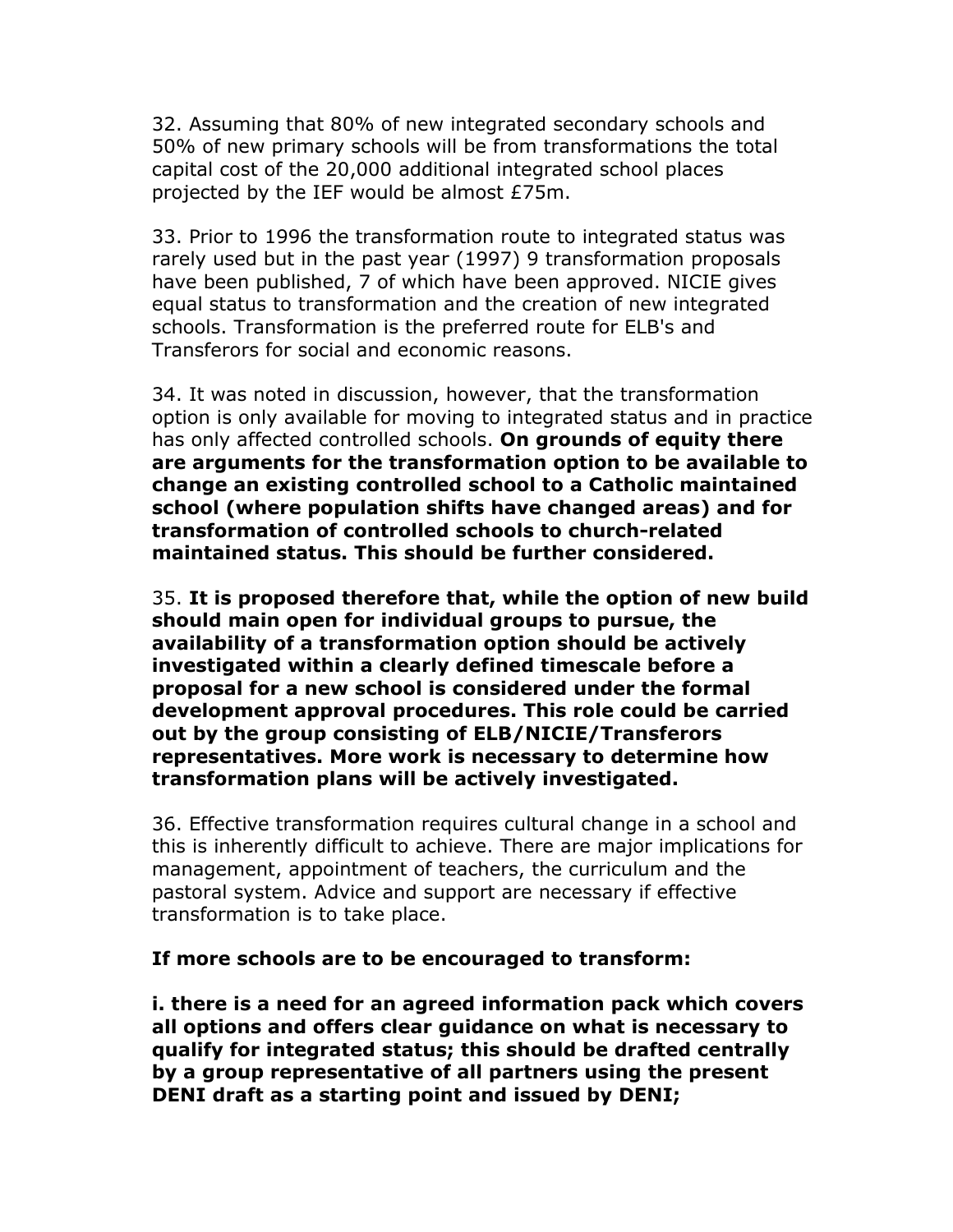**ii. roles and responsibilities of all interested parties should be clarified and co-ordinated;**

**iii. more resources should be available to support curricular changes, staffing pressures and improved pastoral provision; and**

**iv. the concerns of the teaching staff affected by transformation and the key role of the principal also need to be considered and addressed; in particular, adequate training is necessary for principals, staff and governors to prepare them for transformation, and for their leadership roles in bringing it about.**

37. In order to qualify for transformation under present arrangements, evidence is required that at least 10% of the school's annual intake in the first year of transformation will be drawn from the local minority community and that this is likely to increase over time to at least 30%. The group considers that this is a realistic figure. Concern was however expressed that, while a school exists to serve the needs of present and future generations its future may be determined by a majority vote of current parents only. The CCMS view was that the current transformation legislation and trusteeship are incompatible. No workable alternative to the present arrangements was, however, suggested.

38. It is noted that the Transferors Representatives Council has expressed two concerns:-

(a) Firstly, it is suggested that there is a loss of community confidence in transforming schools due to the halving of the transferor representation on the Board of Governors. Such a significant change in the composition of a Board of Governors, at the same time as managing change in the culture and ethos of a school, is also not considered desirable. The TRC proposes, therefore, that rather than halving the number of Transferor Representatives, the number of people deemed to represent the Roman Catholic community should be increased to equal that of the Transfer Representatives. Having listened to NICIE's concern that in the composition of Boards of Governors it has a preference for a substantial number of parental representatives, the TRC would recommend that the regulations state that one of the Transferor Representatives and one of the Roman Catholic representatives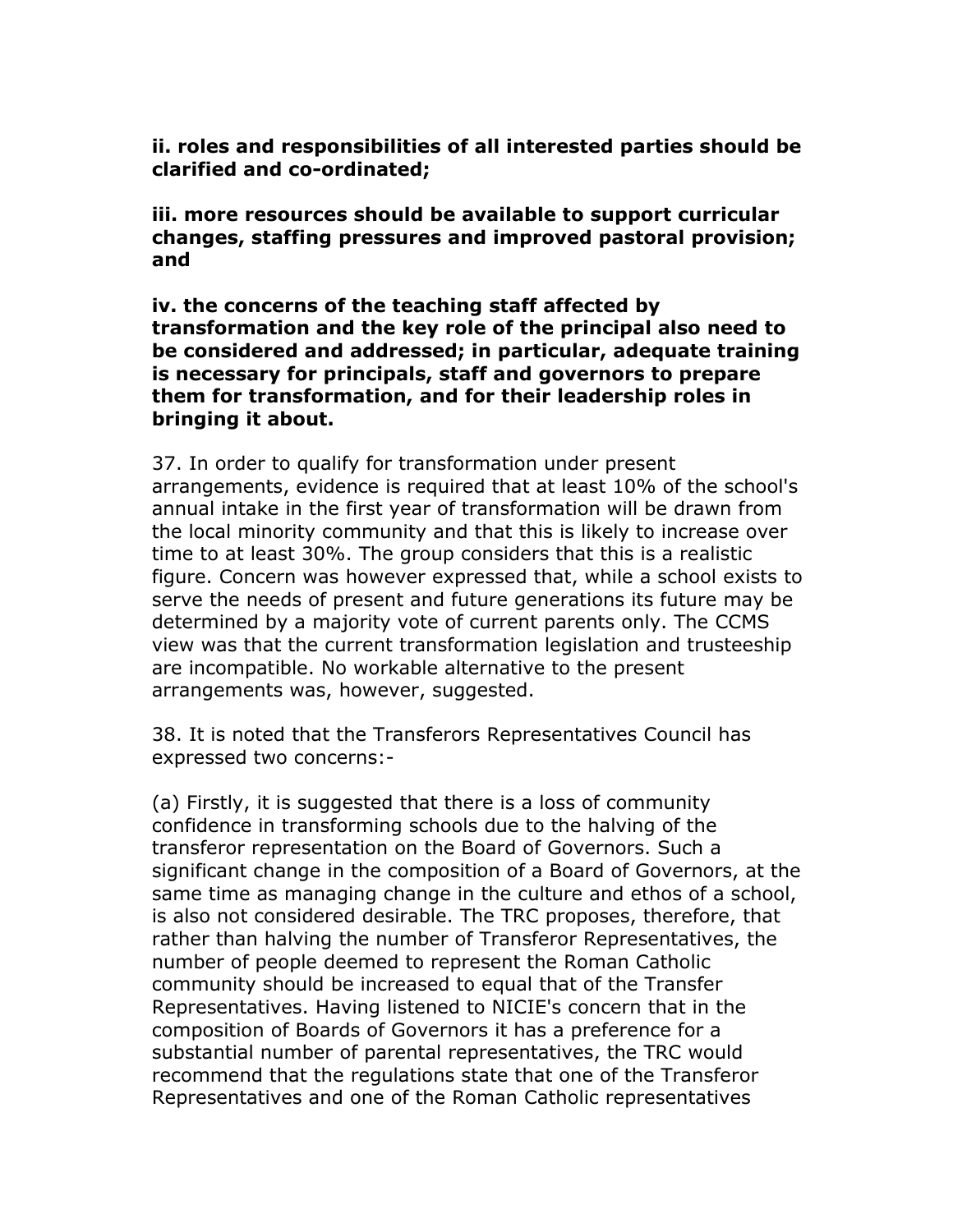should be parents of children at the school - in addition to those elected in the customary manner by parents. In this way the needs of several interests can be met without increasing the size of the Board of Governors to an unrealistic number.

(b) Secondly, the TRC has drawn attention to the impact on teacher training of a transformation process which for the most part will affect the controlled sector.

39. It is suggested that both these issues should be considered further.

### **d. New Schools**

40. While it is argued that the transformation alternative should be considered in every case, it is accepted that there will be circumstances where the creation of a viable new school is the only appropriate way of meeting parental preference for integrated education. It was noted that, to date, no new integrated school approved for grant- aided status had failed to reach full viability and it was agreed that a suitably challenging first year intake requirement is an appropriate approval criterion. The group considered whether the first year intake figure should be reduced in rural areas and noted in particular that the availability of grant-aid was an important trigger for increased interest from parents. **It was 'concluded, on balance, that the existing intake requirements for new schools should remain unchanged ie**

- **primary schools must have an intake of 25 and a projected long term enrolment of 150/175;**
- **secondary schools must have an intake of 80 and a projected long term enrolment of 400.**

While it was agreed that no change would be justified to the denominational balance criteria, a possible exception to the intake requirements in areas where there is a small percentage of the Protestant or Catholic community was discussed. One suggestion was that the long-term enrolment figure for primary schools could be reduced to 140, ie a P1 intake figure of 20 rather than 25 and the long-term enrolment figure for secondary schools could be reduced to 300, ie a year 8 intake figure of 60 rather than 80. No agreement was, however, reached.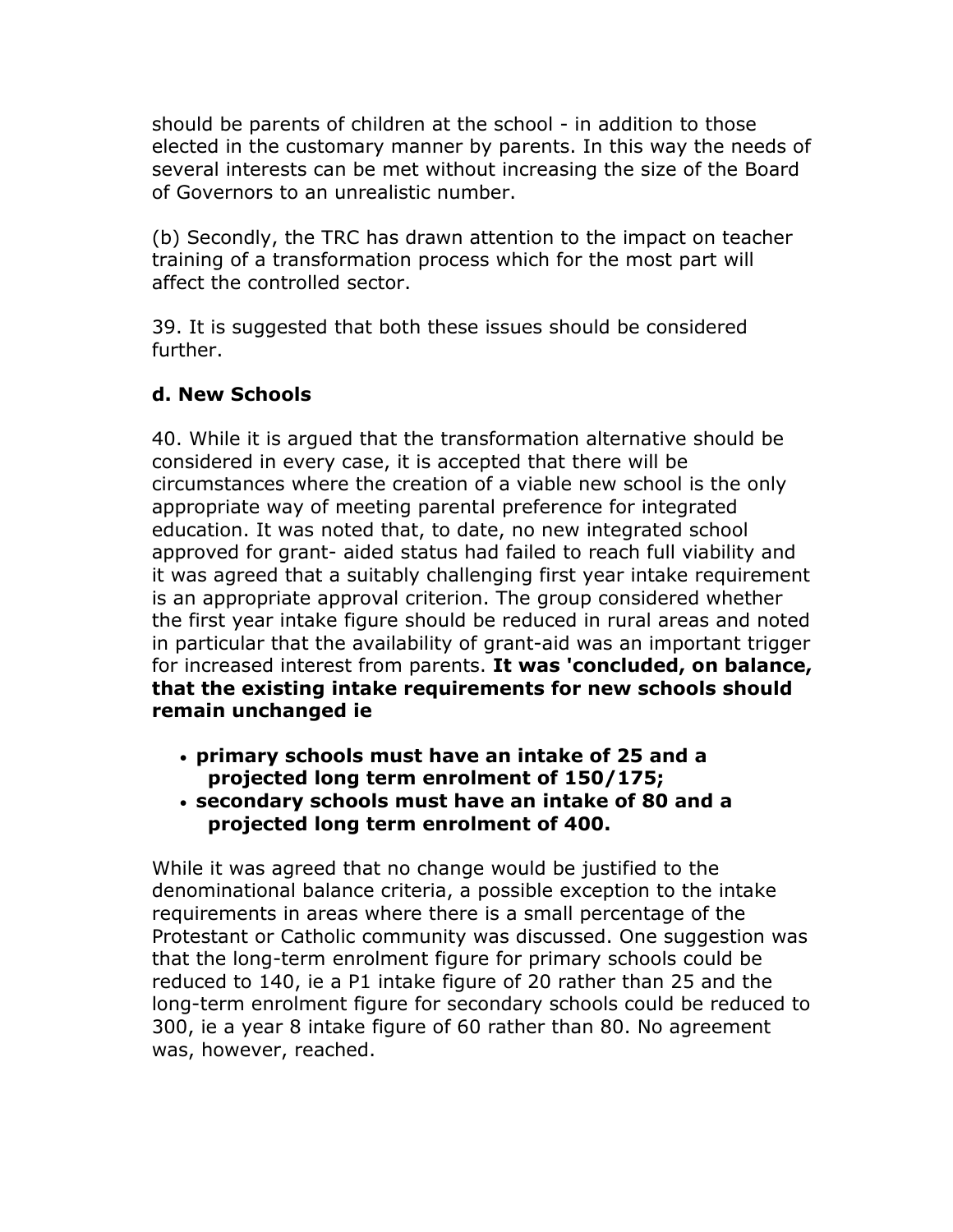41. The majority view was **that the existing long-term requirement of at least 30% of the minority in the school enrolment was essential to enable effective integration to take place and an argument could indeed be mounted for a 40% ideal figure.** In reaching this view it was noted that a number of existing integrated schools were finding it difficult to achieve the minimum balance. It was recognised in particular that the balance requirement was difficult to achieve in areas where there is a high proportion of one community.

## **e. Pre-School**

42. In many areas it is difficult to secure sufficient numbers to create two viable nursery schools or units. Joint provision, preferably on a neutral site, is considered to be a practical and worthwhile alternative. **Some further work on the definition of a neutral site is necessary, and it is suggested that in areas where separate provision is not viable, the relevant interests, including the churches, should be encouraged to begin dialogue as to how shared early years provision can be accommodated. Some members felt that this option should be considered in all areas**

### **f. Post-16 Provision**

43. Under the present arrangements any school has discretion to make whatever post-16 provision it wishes provided it can accommodate the pupils within its agreed physical capacity. When considering demands from schools for additional capital provision for post-16 purposes, the Department's decision is based on whether there is sufficient alternative post-16 provision in other appropriate schools or FE colleges in the area.

44. The group accepts the need to review this policy to ensure equality of opportunity together with the quality and effectiveness of existing provision In particular, integrated schools, like other school sectors, do not consider provision in FE colleges to be a wholly adequate alternative and feel that parents have a legitimate expectation of post-16 provision in an all-ability school. **It was agreed, nevertheless, that there should be a coherent post-16 policy for all schools which ensures equality of opportunity and access for all children in all sectors. This should be the objective of the general review which has just been initiated by the Department.** Representatives of the integrated sector were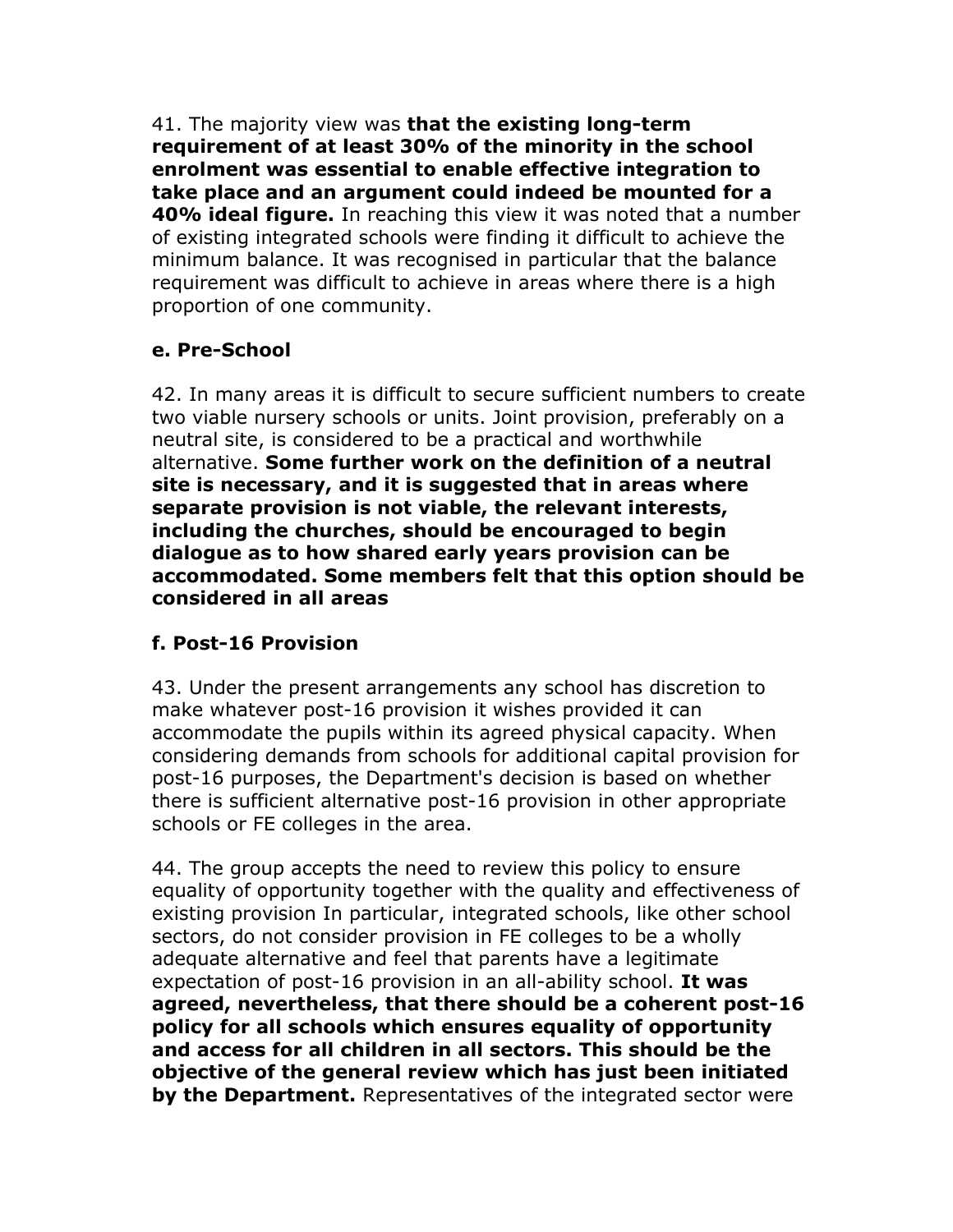concerned that this would delay urgent decisions in relation to some existing integrated schools and it was agreed to receive a paper from integrated schools on this issue.

#### **g. Grammar Provision**

45. The general policy in relation to grammar provision is that there should be sufficient grammar places in a local area for all grade As and about 80% of grade Bs, ie about 33% of the Transfer Age Group. If that level of provision already exists there is no case for additional provision. More specifically, it is considered that a Grammar School should have a viable 6' form. The Department's general view on C form provision, is that, in order to provide a broad and balanced W level curriculum, at least 1 6- 10 out of the 14 most popular subjects should be available and for this level of provision to be viable and cost effective a minimum of 80W level pupils would be required post 16. No specific proposals to change this policy for integrated schools were put forward.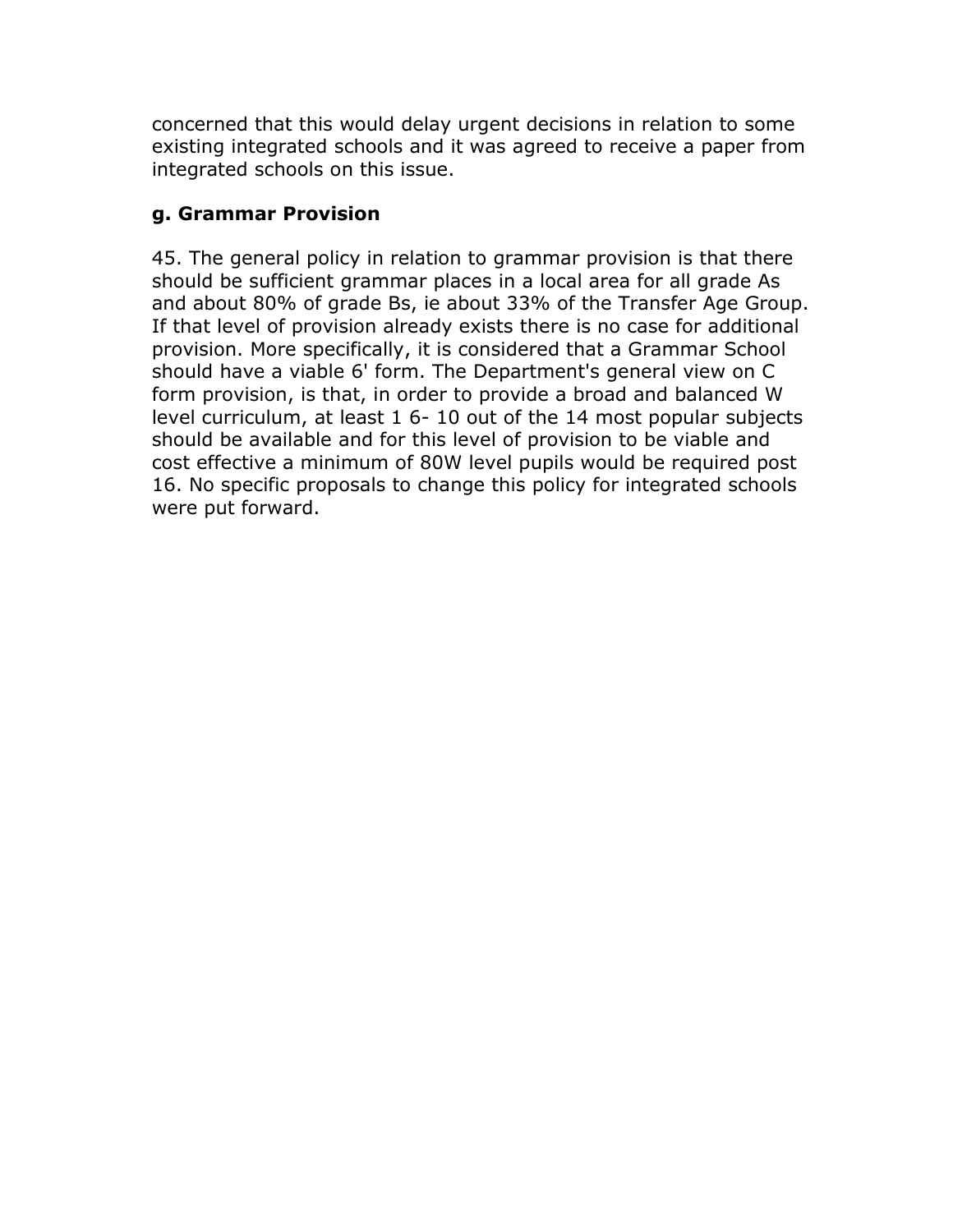### **Appendix A: Membership**

#### **Chairman:**

Mr Don Hill - Deputy Secretary (Schools), DENI [Tony Worthington MP, then Minister for Education, chaired the first 2 meetings of the Group]

#### **Members:**

Dr Mark Browne - School Policy and Planning Branch, DENI Mr David Clement - HELM Corporation Ltd. Mrs Marie Cowan - Grant-Maintained Integrated Schools (Principal, Oakgrove College) Mr Donal Flanagan - Council for Catholic Maintained Schools Dr Tony Gallagher - School of Education, Queen's University Belfast Rev Canon Houston McKelvey - Transferor Representatives Council Dr Alan Smith - Integrated Education Fund Miss Geraldine Tigchelaar - Transforming Schools (Principal, Fort Hill College) Mr Gordon Topping - Education and Library Boards Mr Michael Wardlow - N Ireland Council for Integrated Education

### **Secretary:**

Mr Joe Reynolds (Meetings 1 & 2) - School Policy and Planning Branch, DENI Miss Janice Harvey (Meeting 3 onwards) - School Policy and Planning Branch, DENI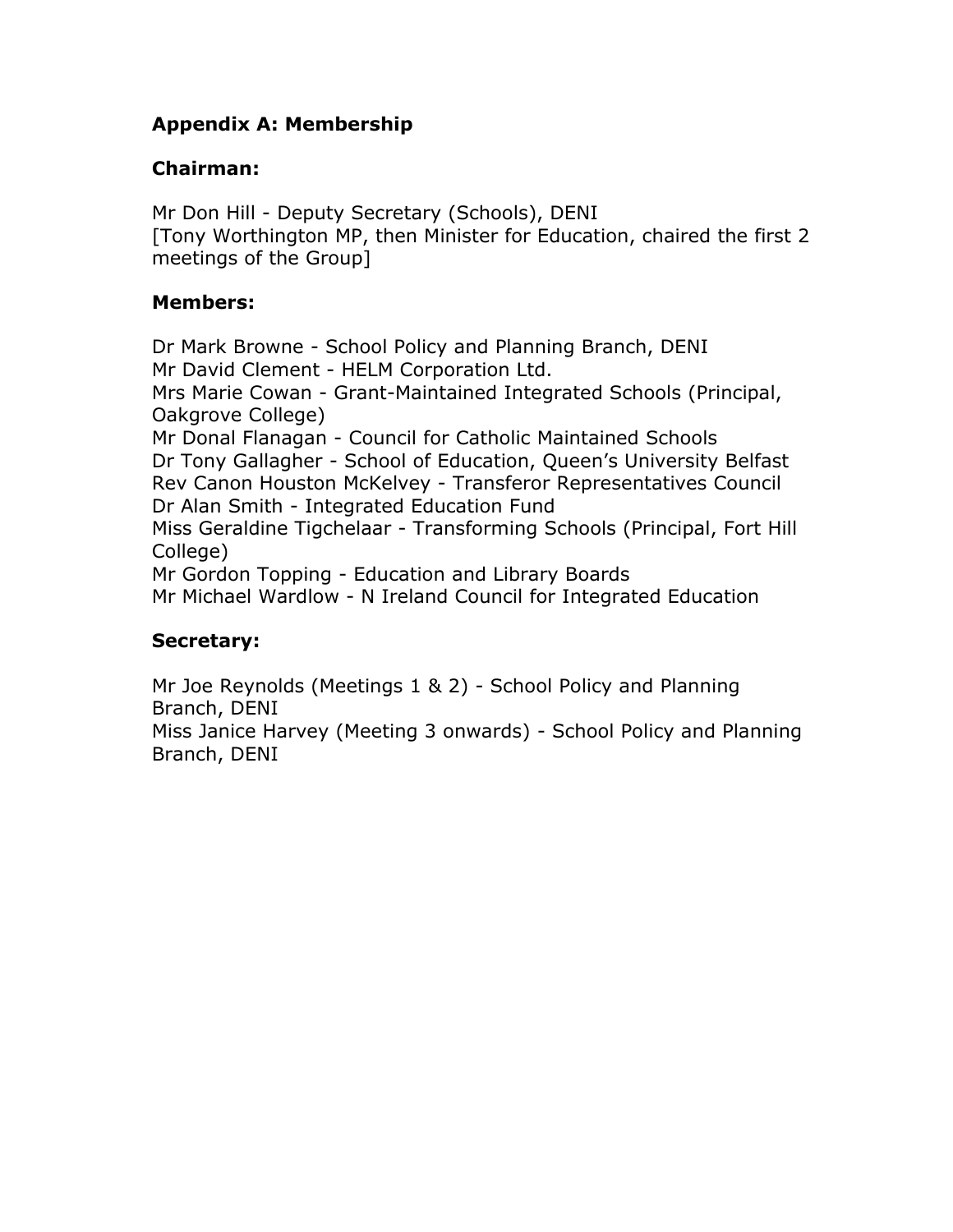### **Appendix B - Initial terms of reference**

Having regard to DENI's duty to encourage and facilitate integrated education, the primary objective of the Working Group will be to consider ways of assisting the further development of the integrated school sector while taking account of the interests of other schools, and in particular -

- to assess the long-term potential for integrated schooling in the Province;
- to identify obstacles to the continuing development of integrated education; ·to review the role of NICIE, IEF, the ELBs and other school interests in assisting and promoting the development of integrated education;
- to assess the scope for expansion through the transformation of existing schools and consider further ways of facilitating this option where parents and schools are minded to pursue it.
- to consider, on the basis of these assessments, whether potential areas for development can be prioritised;
- to review the arrangements for capital funding of new integrated schools and consider possible alternatives for financing their capital development; this win involve the potential of PFI based on the experience of existing pathfinder projects;
- to examine the arrangements for the development of "grammar stream in integrated schools;
- to review the policy on post-16 provision within the integrated sector.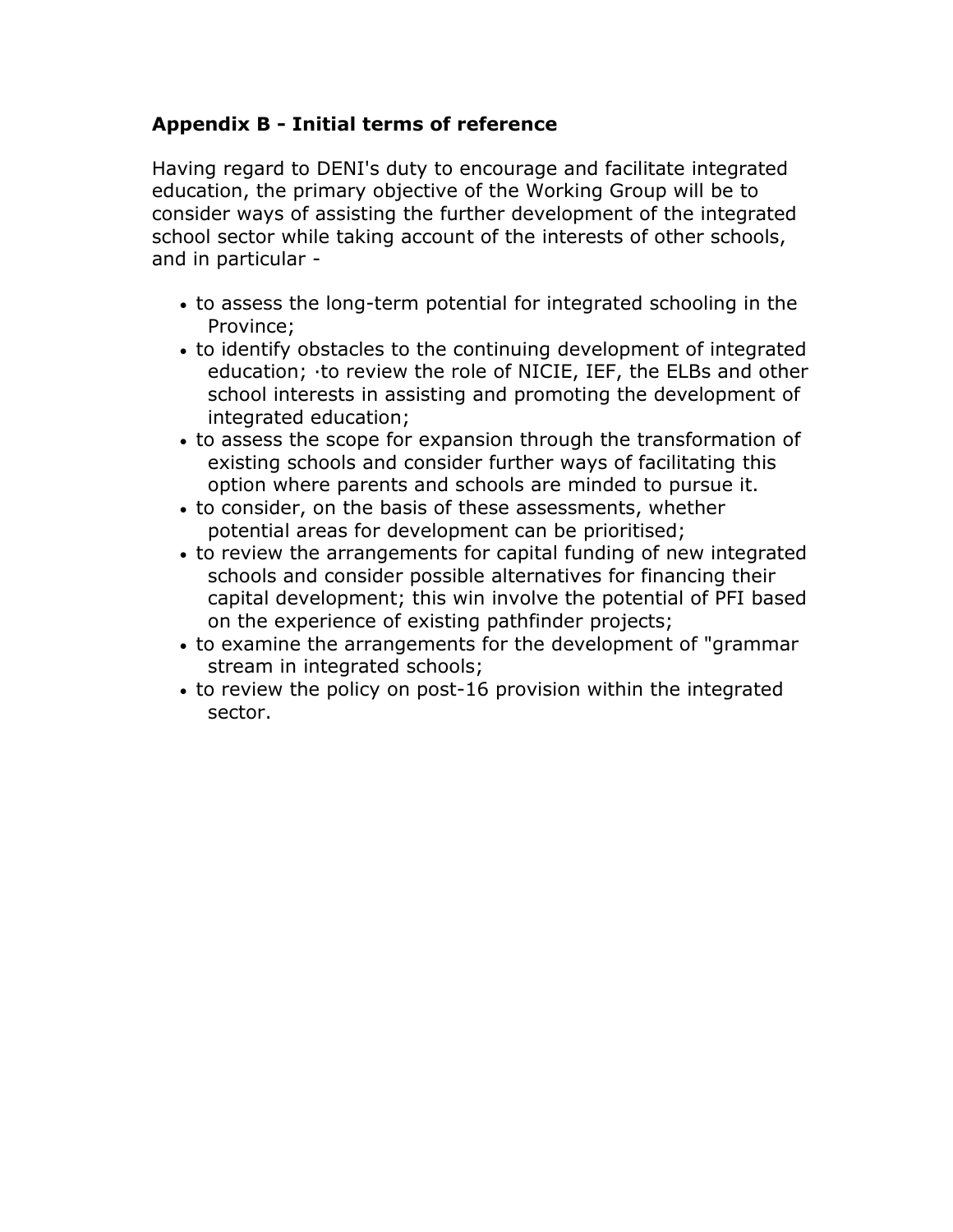#### **Appendix C - Revised terms of reference**

The Belfast Agreement states that "an essential aspect of the reconciliation process is the promotion of a culture of tolerance at every level of society, including initiatives to facilitate and encourage integrated education and mixed housing". There are different ways that schools can contribute further to the promotion of a culture of tolerance:

- formal integration;
- mixed intakes;
- through the curriculum, especially the delivery of cross-curricular themes, including Education for Mutual Understanding and Cultural Heritage; and
- direct contacts between schools and among groups of schools.

All aspects need to be reviewed, but this stage concentrates on integrated schools and integration within schools through mixed intakes. The purpose of this Working Group is therefore to examine the present levels of integration within schools and to consider ways of encouraging and promoting further development while taking account of the wishes of parents to send their children to the education system they prefer. In particular, the Group will -

- assess whether there is potential for increased mixed attendance of Protestants and Catholics at existing controlled and Catholic maintained schools and how such potential might be realised;
- consider issues relating to the continuing development of integration within schools;
- review the role of NICIE, IEF, the ELBs and other school interests in assisting and promoting the development of integration within schools;
- assess the scope for expansion of the integrated sector through the transformation of existing schools and consider further ways of facilitating this option where parents and schools are minded to pursue it;
- review the arrangements for capital funding of new integrated schools and consider possible alternatives for financing their capital development; this will involve the potential of PFI based on the experience of existing pathfinder projects;
- examine the arrangements for the development of "grammar streams" in integrated schools;